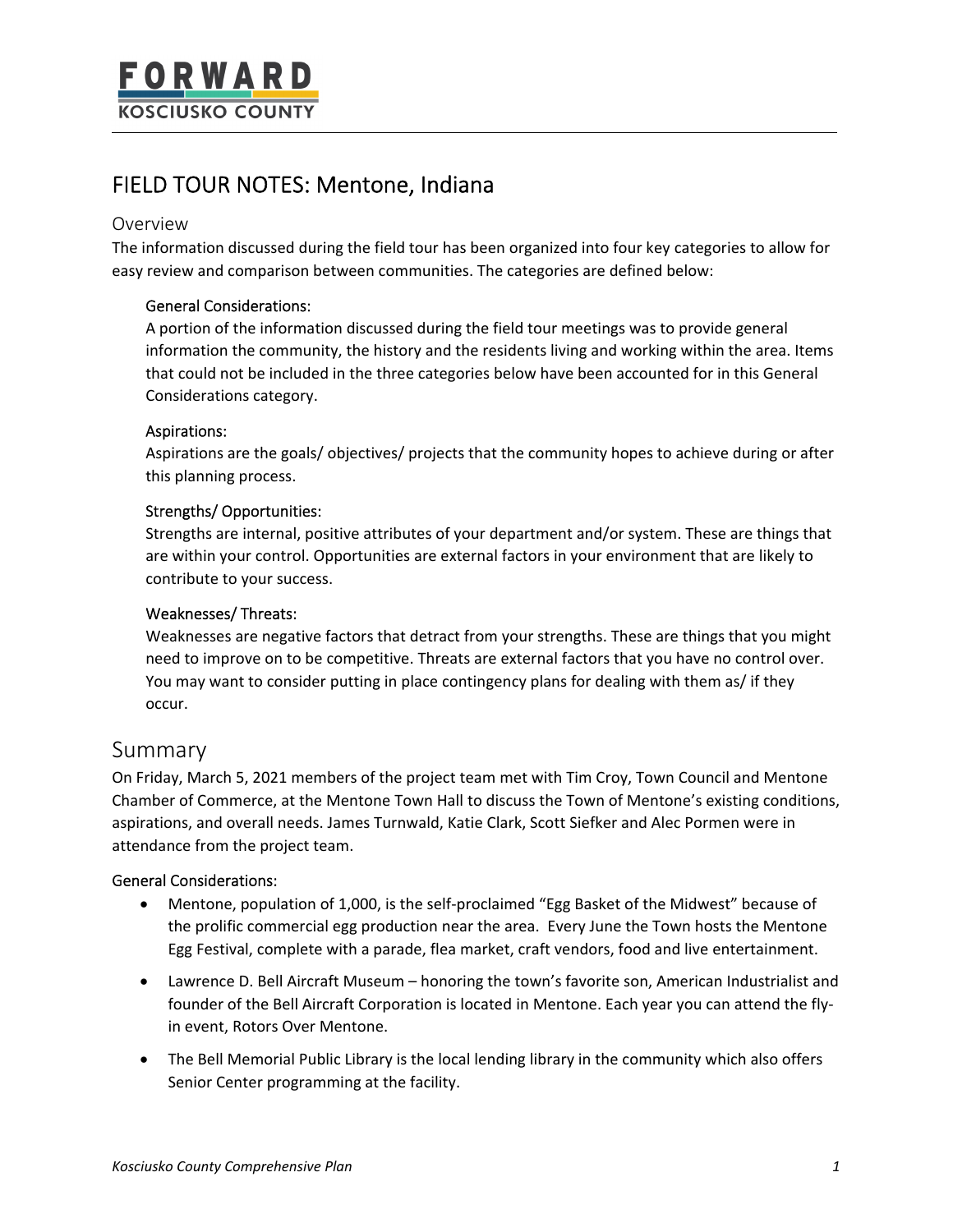- Downtown occupancy is currently at or near 100%, with a variety of good and services, including a local grocery store and hardware store, present in the central business district. The local chamber of commerce is highly active in promoting local businesses.
- NIPSCO owns the street lights throughout the community.
- The Town has not applied for nor received any Community Crossing grant funding, although they have received some funding for improving handicap crossings.
- The Town provides both water and sewage and has recently upgraded their treatment plant, with room for additional capacity. Each resident has their own septic tank which was purchased from the Town. The local elementary school is the dominant utility user.
- They are in the Tippecanoe Valley school district, and have the Mentone Elementary School in the community, which has remained at solid enrollment numbers.
- Majority of the Town residents either work in Nappanee or Zimmer Biomet in Warsaw, IN.
- Public Safety: three local townships support the volunteer fire department. EMS is also volunteer with 2 trucks; Town Marshal and two officers provide police protection. Current police vehicle fleet is okay.

#### Aspirations:

- There is a desire to have improvements made to Mentzer Memorial Park.
- Adjacent to Mentone Elementary School is a parcel that could be developed as a small environmental park with walking trails around the wetland. This project has been identified as a potential K21 grant funding opportunities.
- There is a desire to continue and invest in the street and sidewalk enhancement program throughout downtown and adjacent neighborhoods as well as to Mentzer Memorial Park.
- There is currently a physician's office in Mentone, affiliated with Lutheran Hospital network. There is a potential new dentist practice opening in the community in 2021.

### Strengths/Opportunities:

- The housing market in Mentone is strong, with very few current residential properties for sale.
- The Mentone Youth League has a facility that can be rented. The Bell Library offers limited availability to their space and the meeting room in Town Hall is part of the Fire Station and used primarily for Town functions. There is no other community center in Town, so there is a potential need for such as space.
- Community programming includes the annual Egg Festival during the first week of June; Rotors over Mentone festival the first weekend of September, as well as a seasonal farmers market.
- Habitat for Humanity is currently working in the community, and has two additional housing units being planned for construction.